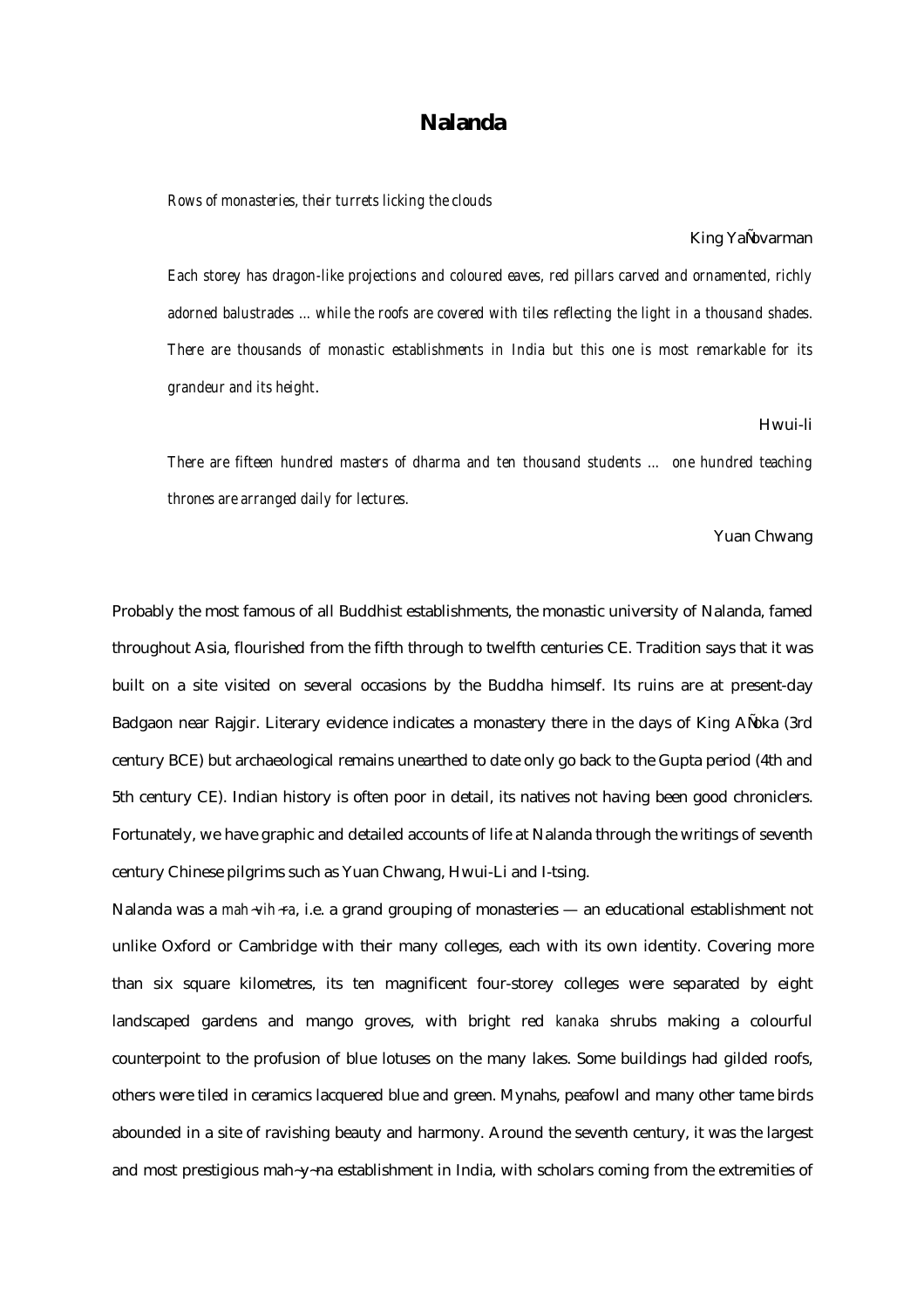Asia to reside there for several years in order to complete their education. This magnificence was in large part due to the munificent patronage of successive Gupta kings and later of King HarÑa, their successor and last great monarch of India. Nalanda's influence, both spiritual and artistic, was felt as far afield as Java and Sumatra.

# **A Revolution in Education**

Today, education is the concern of the state. In ancient times, in both Europe and Asia, it was a function of religious organisations. In India, the Brahminical education system, dating back to Vedic times and still practised today, is centred around an individual teacher and his local group of disciples. Each small unit is called a *gurugrha* — teacher's house. As a system, it tends to intimacy and smallness. The gradual establishment of Buddhism was to modify the face of education in India.

Buddhist study, based upon monasteries and monastic life, favoured the development of large viharas, controlled by a collective body of teachers. As Buddhism came to maturity, with first mahayana and then vajrayana being taught in a widespread fashion, monastic universities came into being. Some of these attained huge proportions, having thousands of students. In the final four centuries of Buddhism in India, the fame of establishments such as Nalanda, Valabh§ Vikrama $\mathbb{N}_{\sim}$ , Jagaddala and Odantapuri spread throughout Asia. They became important international centres of learning. This growth was brought abruptly and definitively to a halt by the savage and destructive conquest of first the kingdom of Delhi and then the whole Gangetic plain by Muhammad of Ghur, whose Turko-Afghan armies swept across Northern India between 1182 and 1206.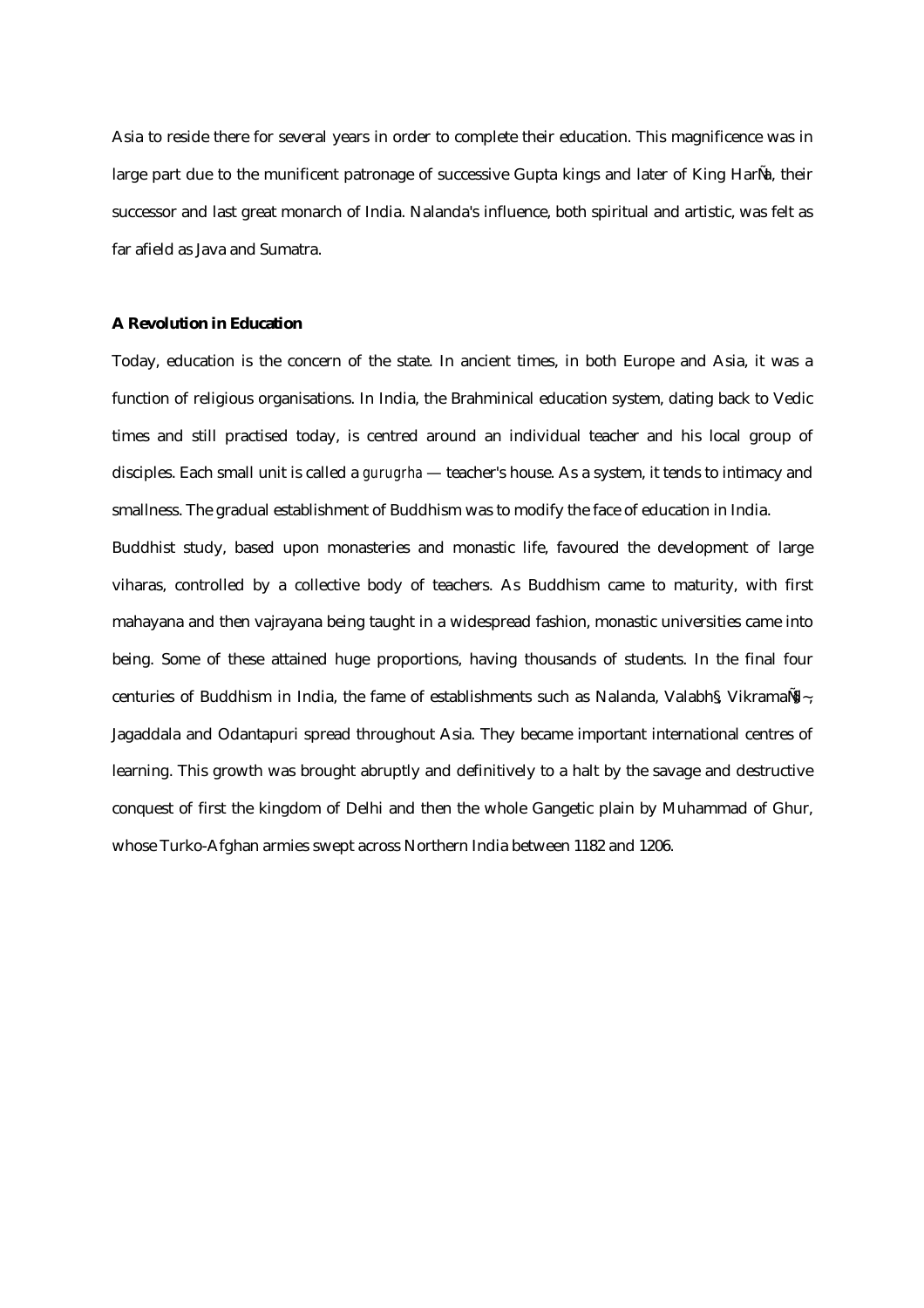### **The Broadening Scope of Monastic Study**

Education is but one aspect of monastic life. Its history, however, provides an interesting reflection of the progressive enrichment of the intellectual life in the viharas, as it broadened its scope and became more liberal. Until the first century CE, vihara training was not unlike Brahminical education. The disciple spent many years in *Nissaya*, an intellectual apprenticeship under the tutelage of a spiritual mentor (*upajjh*-ya) and a doctrinal tutor (*ac*-*rya*). As few people were literate, most learning was achieved by committing things to memory. At that time, this was confined uniquely to the classic Buddhist canon. Monks were expected to think, reason and decide for themselves and enjoyed an unrestricted freedom to express any opinion and defend it in debate. Despite this personal freedom, the Buddhist community as a whole took great care in preserving the authenticity of its stated views and its official canon. Any new addition to, or commentary on, traditional Buddhist thought could only be admitted after passing through considerable scrutiny, involving the overall consent of the community.

With the growth of mah-y-na, in the first six centuries of our era, came greater literacy and the gradual disappearance of a cloistered mentality in favour of a broad-minded one. Monks learnt the tenets of other faiths and other schools of Buddhist philosophy, and developed expertise in such varied topics as architecture, agriculture and medicine. At first, these non-religious studies were necessary for the efficient upkeep of ever larger and larger monasteries, each of which was supported by a number of villages and was very practically involved in management of land and resources. Nalanda, for instance, was supported by two hundred villages, given by king after king through royal charter as acts of pious generosity. Later, monasteries changed into national and international centres of learning, no longer catering to their own requirements but to those of the larger community of humankind — very much in the spirit of mah-y-na. The body of all these fields of knowledge was preserved in manuscripts, kept at first in the viharas but eventually requiring their own libraries. These took on more and more importance. Although still primarily monasteries, the doors of the great vihara now also opened to lay seekers of wisdom, Buddhist and non-Buddhist.

This openness, broad-mindedness and breadth of interest reached its peak as vajrayana flourished, from the seventh century onwards. Widespread literacy in the monastic community led to a deep interest in language, composition, poetry and grammar. One must remember that India was a land of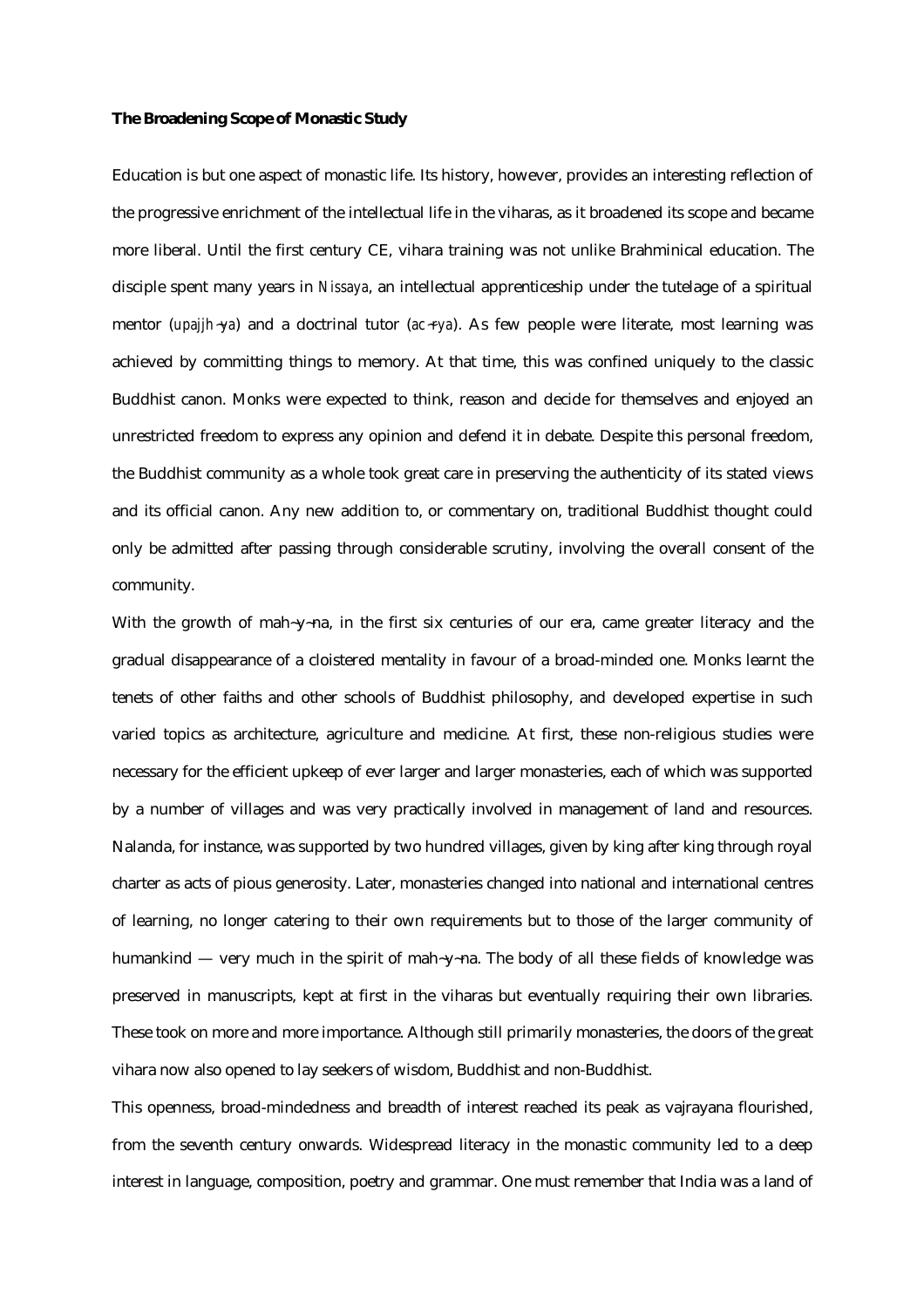many dialects (it still has nineteen languages and hundreds of dialects) and that Buddhist learning had developed in parallel in several of these, reflecting its impact on different regions and social classes. As is often the case with areas which have been invaded and reinvaded, settled and resettled, language and dialect is intimately linked with social differences between the newcomers and earlier settlers. Buddhism, beyond race or clan, had to make itself available to all, and to learn to express its universal notions in a way which spoke, in every sense of that term, to its very varied audiences.

Tibetan commentators tell us that a whole area of Nalanda was set apart from the other buildings to accommodate libraries. The 'Sea of Jewels' library, nine storeys high, was one of the world's earliest skyscrapers. Other libraries there, with names like 'Ocean of Jewels' and 'Jewel Adorned' were also many storeys high. Within their walls, each hand-written text was a unique work, serving as a basis for visitors to make their own manuscript copies. Yuan Chwang, for instance, copied several hundred works during his seventeen years in India, principally at Nalanda, and spent the rest of his life training colleagues in language and grammar and striving to translate the scriptures into Chinese. Legend has it that many of Nalanda's libraries were destroyed at one point by a Turkish arsonist, through religious malevolence. Thousands of unique manuscripts were lost forever.

One striking feature of Nalanda was the tutor-student ratio. At the time of its students Kiai-jien and Yuan Chwang — who were later to found the Vijñ~nav~da School of Buddhism in China — there were fifteen hundred dharma masters and ten thousand students, i.e. one tutor for every seven students. Using a system of memory-training based upon repetition and an alphabetised index, these teachers developed tremendous powers of scriptural recall. Hwui-Li recounts that the Supreme Abbot of Nalanda, Silabhadra, had studied and mastered the entire canon. Five hundred of the teachers had mastered thirty collections of texts and the remaining thousand could explain at least twenty collections.

In a sincere quest for true knowledge, dogma was shunned and intellectual enquiry stimulated at Nalanda. To this end, Buddhist dialectics was brought to a fine art, enabling students to test their understanding against that of their fellows. Their non-aggressive, lightning-fast debates led to sharpness of wit, humble acceptance of one's own intellectual shortcomings and a vivid appreciation of the harmful absurdity of so many of humankind's beliefs.